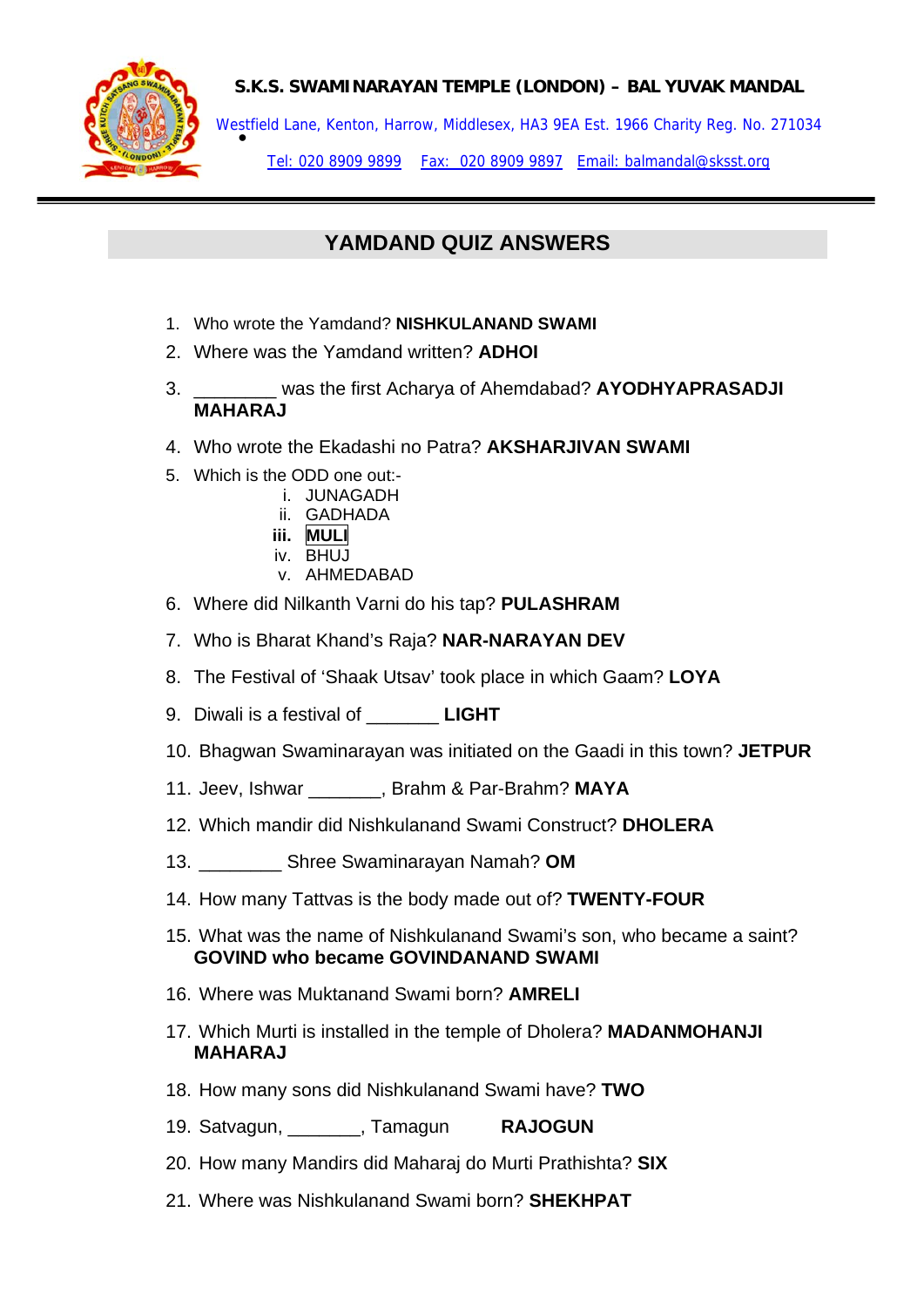

Westfield Lane, Kenton, Harrow, Middlesex, HA3 9EA Est. 1966 Charity Reg. No. 271034 Tel: 020 8909 9899 Fax: 020 8909 9897 Email: balmandal@sksst.org

- 22. Nishkulanand Swami made a Hindolo with 12 doors, where was it constructed? **VADTAL**
- 23. Which is the Odd one out?
	- **A)** Lalji Suthar
	- **B)** Kushal Bhatt
	- **C)** Mukund Das

## **D) Mayaram Bhatt**

- 24. Ramanand Swami is a incarnation of \_\_\_\_\_\_\_\_\_\_? **UDDHAVJI**
- 25. How many chapters are there in the Satsangi Jeevan? **FIVE**
- 26. In which village did Lalji Suthar's in-laws live? **ADHOI**
- 27. What gujarati number is shown below? **SIX**
- 28. Spell this number in Gujarati? **ONE**
- 29. Which is the Odd one out?
	- A) Ghanshyam
	- **B)** Krishna
	- **C)** Hari
	- **D)** Nilkanth
- 30. Which is the Odd one out?
	- **A)** Muktanand Swami
	- **B)** Gopalanand Swami
	- **C) Shatanand Swami**
	- **D)** Nityanand Swami
	- **E)** Shukanand Swami
	- **F)** Brahmanand Swami
- 31. How many type of Kusung's are there? **FOUR**
- 32. \_\_ \_\_ \_\_ R A J ? **Y.A.M**
- 33. **'**'He lived in Vadtal and just hearing his name people were frightened''…Who am I? **JOBAN PAGI**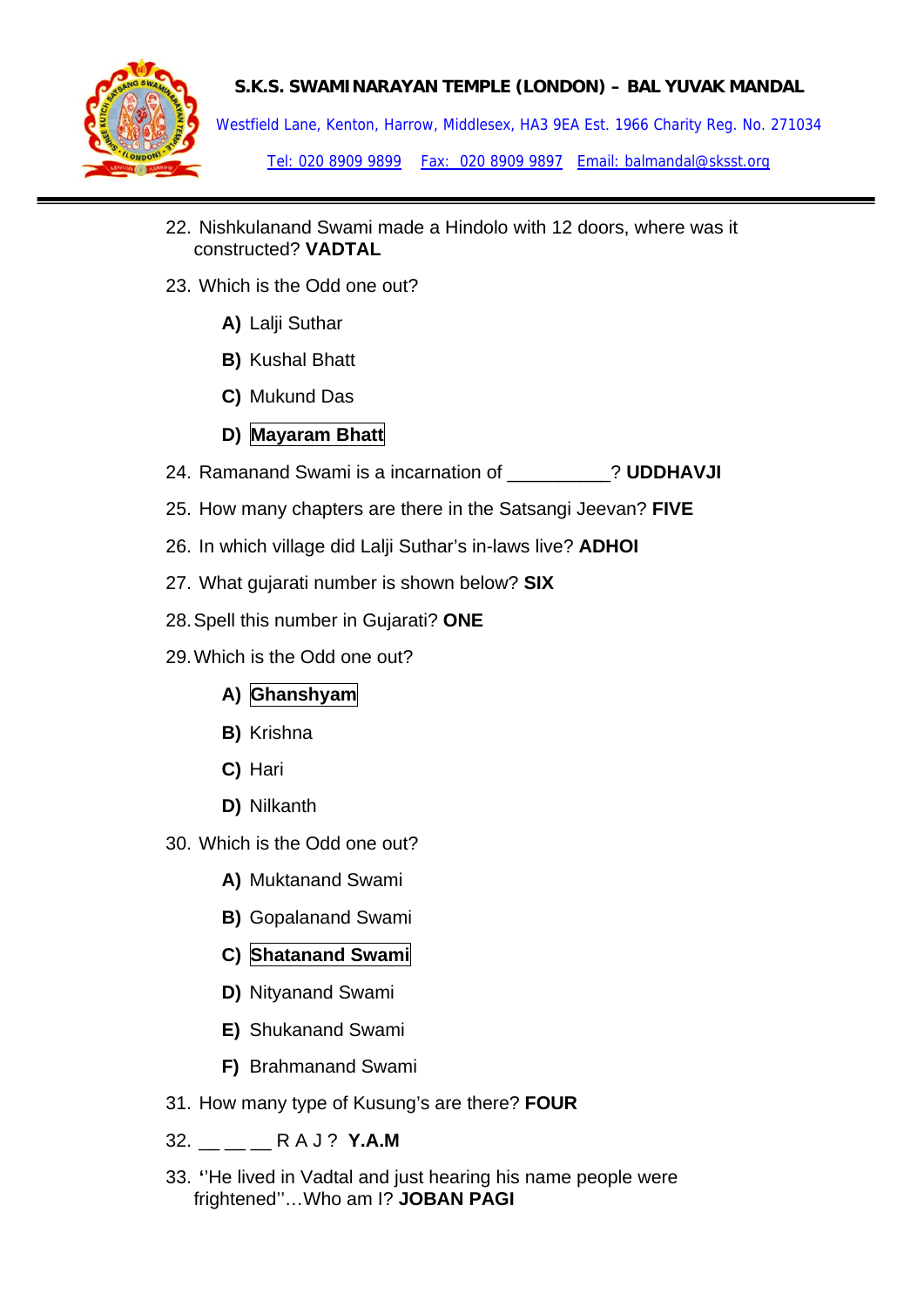

Westfield Lane, Kenton, Harrow, Middlesex, HA3 9EA Est. 1966 Charity Reg. No. 271034 Tel: 020 8909 9899 Fax: 020 8909 9897 Email: balmandal@sksst.org

- 34. How many Indriyos are there? **TEN**
- 35. Our Sampradaay is divided into how many divisions? **TWO**
- 36. A devotee who's name come in the introduction to all the Gadhada Vachanamrut? **DADAKHACHAR**
- 37. How many years are we celebrating since our Yuvak Mandal has started? **TEN**
- 38. Yamdand is part of which Shastra? **NISHKULANAND KAVYA**
- 39. Which Region of Gujurat was 'Yamdand' Written? **KUTCH**
- 40. What is Lord Swaminarayan's preffered philosophy? **VISHISTADWAITA**
- 41. Prutvi, Jal, Tej, Vayu & \_\_\_\_\_\_\_? **AAKASH**
- 42. Who is this? **GHANSHAYAMJIVANDASJI SWAMI**
- 43. The Yamdand Katha has been told to whom before? **GARUDJI**
- 44. Where was the Aarti composed? **KALWANI**
- 45. Dharma, Bhakti, \_\_\_\_\_\_\_\_, Vairagya **GNAN**
	- **A)** Parvati
	- **B)** Laxmiji
	- **C)** Sarasvati
	- **D)** Subhadra
- 46. Which is the Odd one out?
	- **A)** Ganga
	- **B)** Kaveri
	- **C) Narayan Sarovar**
	- **D)** Yamuna
	- **E)** Sarasvati
- 47. Which mandir is this Ghanshyam Maharaj from? **ANJAR**
- 48. Which is the Odd one out?
	- **A)** Satsangi Bhushan
	- **B) Shreemad Bhagwad**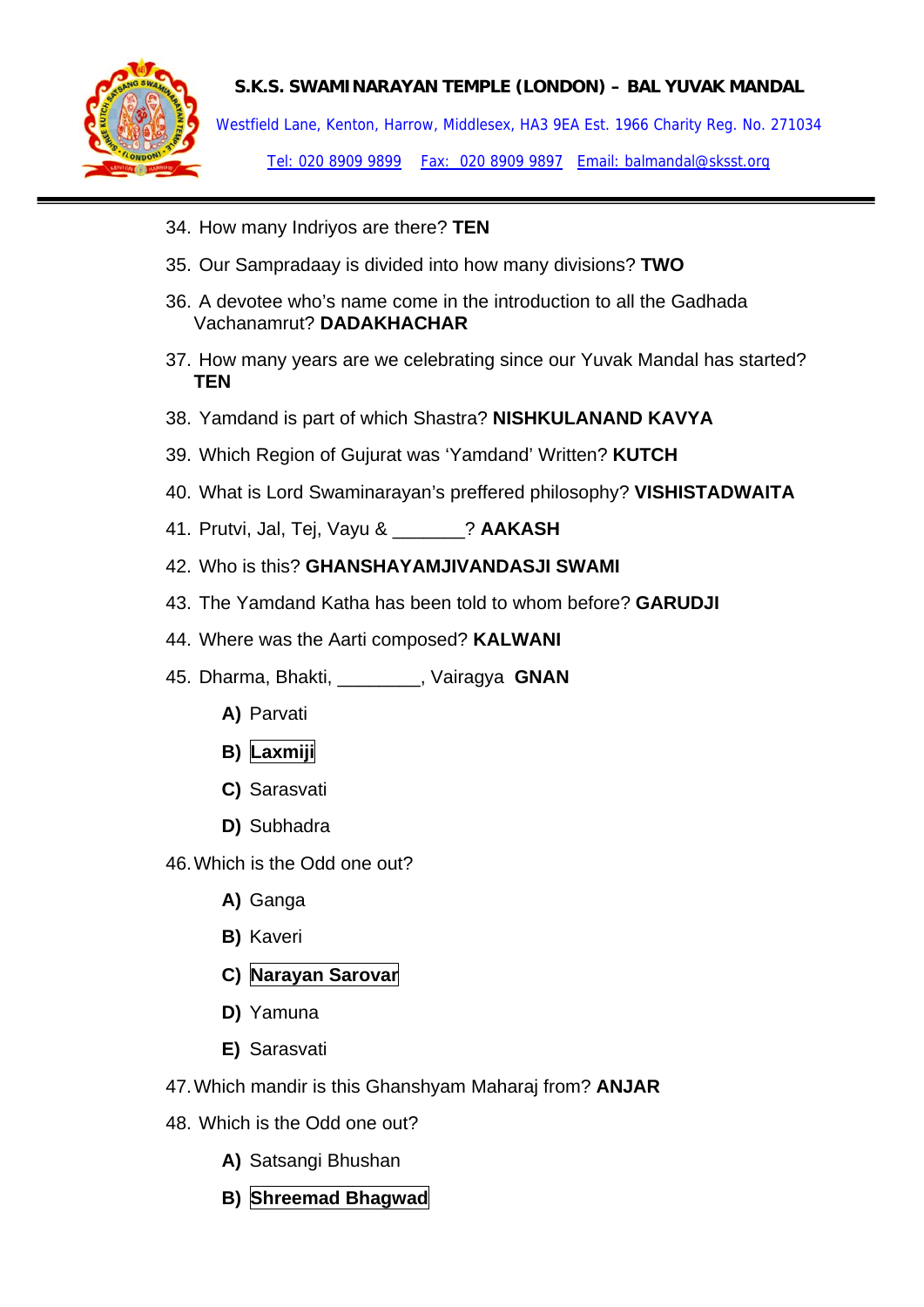

Westfield Lane, Kenton, Harrow, Middlesex, HA3 9EA Est. 1966 Charity Reg. No. 271034 Tel: 020 8909 9899 Fax: 020 8909 9897 Email: balmandal@sksst.org

- **C)** Satsangi Jeevan
- **D)** Ghanshyam Leela Amrut
- 49. Ghanshyam Leela Amrut is composed by?
	- **A)** Ghanshyamnandan Swami
	- **B)** Acharya Shree Viharilalji Maharaj
	- **C) Acharya Ayodhyaprasadji Maharaj**
	- **D)** Vasudevanand Bramachari
- 50. How many types of Bhakti are there? **NINE**
- 51. What was the childhood name of Nityanand Swami? **DINMANI SHARMA**
- 52. Maharaj in Shikshapatri has referred to \_\_\_\_\_\_ as trigunatmak? **MAYA**
- 53. How is Kans related to Krishna Bhagwan? **MAMA**
- 54. Dharu

**Chori** 

Mati

### \_\_\_\_\_\_ **AVERI**

Vatalvu nai ane vatlavu nai

- 55. What was Nishkulanand Swami's occupation? **CARPENTER**
- 56. CONUNDRUM

## **K R A I N T = KIRTAN**

- 57. When Ramanand Swami opened the letter from Nilkanth Varni \_\_\_\_\_ came out from the letter. **LIGHT**
- 58. Gangaram Mul was from which village? **BHUJ**
- 59. What river did Bhagirath bring to earth? **GANGA**
- 60. Which weapon is Nar-Narayan holding in his bottom right hand? **CONCH**
- 61. When people throw colour and we celebrate Prahlad being saved from the fire. What is this day known as? **HOLI**
- **62. \_\_\_\_\_\_\_\_\_ MANN**

 **\_\_\_\_\_\_\_\_\_ BUDHI**